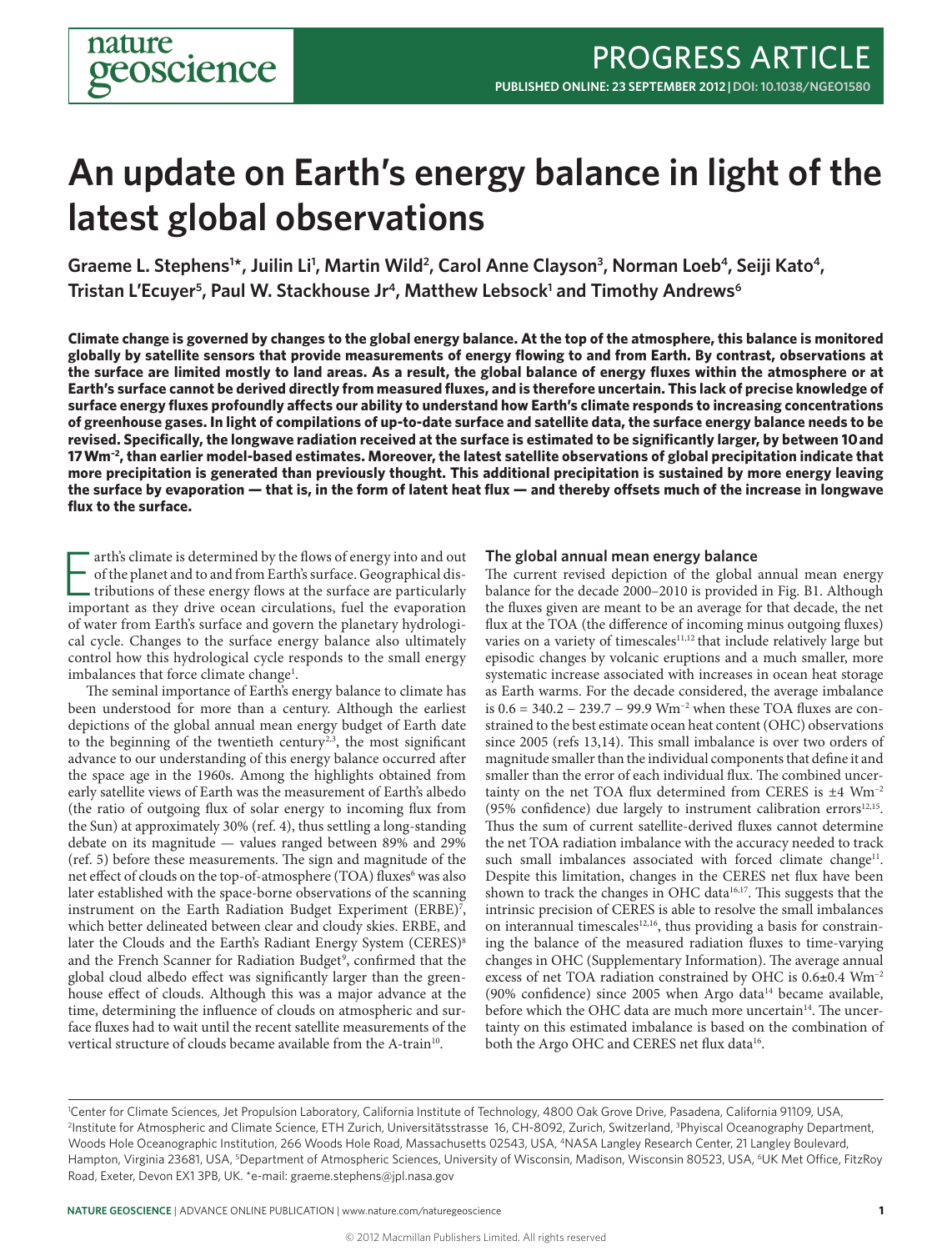### PROGRESS ARTICLE **NATURE GEOSCIENCE DOI: 10.1038/NGEO1580**





**Figure B1 | The global annual mean energy budget of Earth for the approximate period 2000-2010. All fluxes are in Wm<sup>-2</sup>. Solar fluxes are in yellow** and infrared fluxes in pink. The four flux quantities in purple-shaded boxes represent the principal components of the atmospheric energy balance.

A recent compilation of observations (Supplementary Information) provides the depiction of the global annual mean energy balance shown in Fig. B1 for the period 2000–2010. The solar flux entering Earth is the most-accurately monitored of all fluxes through the system<sup>40</sup> and varies least over time. Fluxes leaving Earth at the TOA are also well documented, although inherently less accurate with an uncertainty of  $\pm 4$  Wm<sup>-2</sup> on the net TOA flux that mostly stems from calibration errors on measurements of the outgoing fluxes<sup>12,15</sup>. This uncertainty is almost an order of magnitude larger than the imbalance of  $0.58 \pm 0.4$  Wm<sup>-2</sup> inferred from OHC information<sup>13,14</sup>. The outgoing TOA fluxes presented in Fig. B1 are the TOA CERES fluxes adjusted within the measurement uncertainty to match this OHC inferred imbalance<sup>15,17</sup>.

A recent review of largely independent global estimates of the surface longwave radiation flux<sup>26</sup>, also supported by new satellite observations, concludes that this flux most likely falls in the range 342–350 Wm–2, which is larger by 10–17 Wm–2 over previous estimates<sup>41,42</sup> that were mostly based on global weather and climate model outputs that have a known lack of low clouds<sup>26</sup>. The uncertainty attached to this global annual flux is approximately  $\pm 9$  Wm<sup>-2</sup> (95% confidence), and has also been carefully analysed<sup>26,43,44</sup> and verified against independent surface observations (Supplementary Information).

Estimating the global net surface solar flux has also been problematic over the years. Five different global estimates of this flux suggest its most likely value is between 162 and171 Wm<sup>-2</sup>. The possibility of bias of a few Wm<sup>-2</sup> cannot be fully discounted, as slightly elevated absorption within the atmosphere by unaccounted gaseous absorption<sup>45</sup> and an underestimate of the contribution by absorbing aerosol<sup>46</sup>, for example, are factors that could reduce the stated value of the surface flux. A value of  $165±6$  Wm<sup>-2</sup> is assumed, and the uncertainty attached to this flux (a 90% confidence) is based in part on independent comparison with surface measurements<sup>47</sup>.

The increased downward surface longwave flux dictates that compensating changes to other surface fluxes are required to achieve energy balance. One such adjustment is needed to the latent heat flux. The annual global mean evaporation is balanced

by the annual global precipitation amount, and the common approach to infer the latent heat flux is to use global precipitation measurements<sup>48</sup>. Thus an increase in precipitation implies an increase in evaporation to sustain it and hence a larger flux of energy from the surface associated with this evaporation. There are at least two reasons why past estimates of global latent heat flux deduced from global precipitation should be increased. (1) The remote-sensing methods widely used to estimate precipitation, especially over the vast oceans, have documented biases that imply that the amount of precipitation is underestimated $49-52$ . New global precipitation information from the CloudSat radar suggests that precipitation has been underestimated by approximately 10% over tropical ocean regions<sup>49</sup> and by even larger fractions over mid-latitude oceans<sup>51-53</sup>. (2) The total contribution from snowfall to the global precipitation is also not precisely known and has been excluded from previous global latent heat flux estimates. Based on new estimates of global snowfall<sup>54</sup>, we estimate the contribution to the total global latent heating is approximately 4 Wm–2 (Supplementary Information). For these reasons, the value of latent heat flux stated in Fig. B1 has been increased by 4 Wm–2 over the Global Precipitation Climatology Project<sup>49</sup> estimate of 76 Wm–2 and then increased by 10% (8 Wm–2). The uncertainty on annual oceanic mean precipitation lies between approximately  $\pm 10\%$  and  $\pm 20\%$  (refs 51,56). The quoted uncertainty on the evaporation  $(\pm 10 \text{ Wm}^{-2})$  derives from our very sketchy understanding of the uncertainty in global precipitation.

The quoted value of the sensible heat flux is a combination of the land<sup>57</sup> and ocean (C. A. Clayson, J. B. Roberts and A. S. Bogdanoff, manuscript in preparation) sensible heat fluxes (Supplementary Information) with a simple weighting based on land/ocean surface area. The flux value of 24  $Wm^{-2}$  is also larger than previously assumed<sup>41,42</sup> and remains highly uncertain, as exemplified by the range of 14-34  $Wm^{-2}$  that results from different land flux estimates<sup>57</sup>. No definitive measure of the uncertainty of this flux exists and the uncertainty range given merely reflects a judgement on where the value most likely lies. As yet, there are no estimates of the sensible heat fluxes over the polar regions of sea ice and the global values given in Fig. B1 exclude these contributions.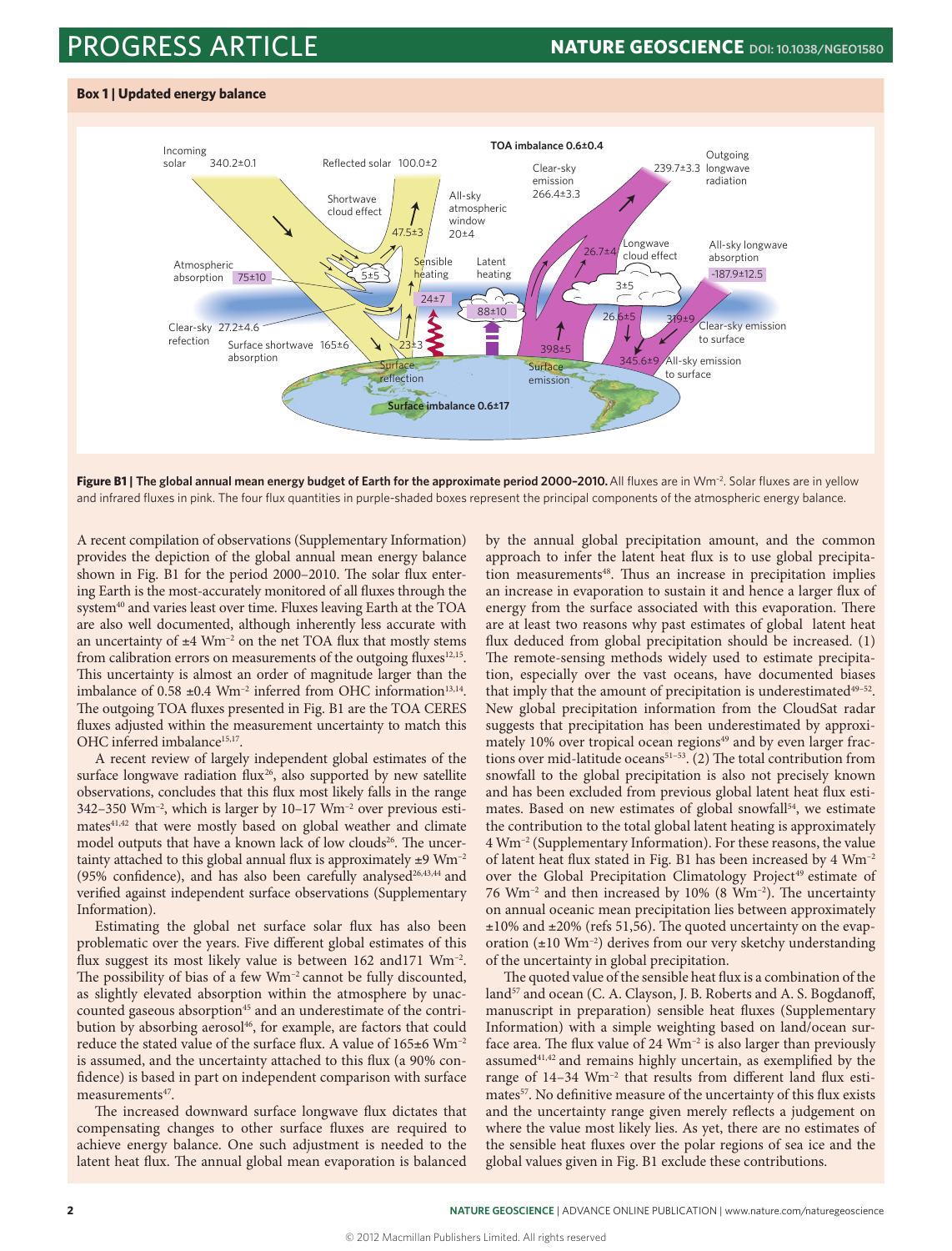The surface radiative fluxes summarized in Fig. B1 are an average of five different estimates that use mixtures of global satellite data, surface measurements and atmospheric-state information from global weather analysis products (Supplementary Information). Measurements of solar flux incident at Earth's surface, like the TOA fluxes, reveal flux variations on decadal timescales<sup>18</sup> arising from increasing and decreasing aerosols, decadal variability in cloudiness and the effects of volcanic eruptions<sup>19</sup>. The effects of large volcanic eruptions, such as the Pinatubo eruption in 1991, reduce the surface shortwave flux received at the surface by up to 5 Wm–2 (refs 11,12) over 1–2 years, with suggestions that these changes reduce precipitation over land and river runoff<sup>20</sup>.

Although much of the discussion on climate change has focused on the TOA energy balance, the importance and relevance of the energy balance at the surface has gained recent emphasis<sup>1,21</sup>, in part because changes to surface energy control the global precipitation response to climate forcings<sup>1,22,23</sup>. The connection between the energy balance and the global hydrological cycle follows from a closer look at the surface energy balance summarized more conveniently in Fig. B1. Evaporation at the surface  $(88\pm10 \text{ Wm}^{-2})$ is the main process that consumes most of the net surplus solar radiant energy (165±6 Wm–2) followed by net emission from the surface  $(398 - 345 = 53\pm 9 \text{ Wm}^{-2})$  and then sensible heating  $(24\pm7 \text{ Wm}^{-2})$ . The heat transferred to the atmosphere through the turbulent process of latent and sensible heating balances the net atmospheric loss of radiant energy  $(-112±15 \text{ Wm}^{-2} = 74 + 398 - 125 \text{ Wm}^{-2} = 74 + 398$ 239 - 345; Fig. B1), given that the annual mean heat storage of the atmosphere is negligible. As the latent heat flux to first order balances the loss of energy from the atmosphere by radiation processes, any long-term alterations to this radiation heat loss can be expected to induce long-term changes to the global evaporation and thus the global water cycle<sup>23,24</sup>.

The effect of clouds on the TOA fluxes has also been well documented since the time of ERBE measurements. The socalled albedo effect of clouds enhances the reflected solar flux by  $47.5\pm3$  Wm<sup>-2</sup>, whereas clouds reduce the outgoing longwave flux relative to clear skies by approximately  $26.4\pm4$  Wm<sup>-2</sup> (a measure of their greenhouse effect). This gives a net loss of radiation from Earth by clouds of  $21.1\pm5$  Wm<sup>-2</sup>, mostly by reflection of sunlight from clouds in the mid-latitude summer hemisphere<sup>7</sup>. What is new about Fig. B1 is that it also includes results drawn from the new satellite observations of CloudSat and CALIPSO, which provide the tools to quantify the effects of clouds on both the surface and atmospheric energy balance<sup>25</sup> in a more definitive way. The enabling information is the vertical profile of clouds, which provides the cloud-base-height information needed to determine the enhanced emission by clouds to the surface more directly<sup>26</sup>  $(28\pm9 \text{ Wm}^{-2})$ , and thus has removed a lingering source of uncertainty in estimating the surface longwave flux. The cloud profile information also provides the basis for estimating the atmospheric absorption of radiation by clouds  $(8 \pm 7 \text{ Wm}^{-2})^{27}$ . The influence of clouds on both the outgoing TOA and downward surface longwave fluxes predominantly occurs in what is referred to as the 'window region' of the infrared absorption spectrum. This window is a spectral region where the atmosphere is more transparent than in adjacent stronger absorbing regions of the spectrum. This window is not completely transparent and the flux that passes through has contributions from the atmosphere of varying amounts more in tropical regions and much less in higher, drier latitudes<sup>28</sup>. Recent calculations<sup>29</sup> suggest that the contribution to the global mean clear-sky TOA flux by emissions escaping through this window region is 66 Wm–2, reduced to 20±4 Wm–2 for the all-sky conditions owing to absorption of this emitted radiation by clouds.

### **The energy balance and climate change**

A comparison between the fluxes summarized in Fig. 1 and

### **NATURE GEOSCIENCE** DOI: 10.1038/NGEO1580 **PROGRESS ARTICLE**



**Figure 1 | Surface energy balance.** Observed and climate model deduced energy fluxes (all in Wm–2) in and out of the TOA (**a**) and at the surface (**b**). The observed fluxes (containing error estimates) are taken from Fig. B1 and the climate model fluxes are from simulations archived under the World Climate Research Programme's Coupled Model Intercomparison Project phase 5 (CMIP5) twentieth-century experiments. The fluxes from a 16-model ensemble are summarized in terms of the range in model values (maximum and minimum fluxes) with the ensemble mean fluxes given in parenthesis. 'SW in' and 'SW out' refer to the incoming and outgoing (reflected) solar fluxes at the TOA and 'LW out' is the outgoing longwave radiation. Similarly 'SW down' and 'SW up' refer to downward and upward (reflected) solar fluxes at the surface, and 'LW up' and 'LW down' refer to the upward emitted flux of longwave radiation from the surface and the downward longwave flux emitted from the atmosphere to the surface, respectively. SH and LH refer to latent and sensible heat fluxes.

fluxes derived from climate models (Supplementary Information) provides both an assessment of the performance of these models in simulating the current energy balance of the climate system and a useful basis for understanding the projected changes to the energy balance associated with climate change (Fig. 2). Models are commonly tuned to the TOA, so direct comparison of TOA fluxes provides little insight into model performance. As the surface solar flux is also correlated to the TOA reflected solar flux<sup>30</sup>, that flux is also not entirely free of 'tuning' effects, so a direct comparison with estimated surface solar flux also has to be interpreted cautiously. The remaining surface fluxes, however, are completely uncoupled from the TOA fluxes<sup>31</sup> and comparison with observations reveals important insights about model energy balances. The model fluxes given in Fig. 1 are expressed as a multi-model average and a range indicated by maxima and minima fluxes of the model ensemble. The inter-model global mean fluxes lie within the uncertainty of the observed values, and the global mean downward longwave surface fluxes taken from climate models generally lie at the low end of the uncertainty range of the estimated fluxes as noted in other studies $26,32$ . It is also notable that the model latent heat fluxes are closer to the new revised flux (Box 1). Although model and observations broadly agree in the global mean, important regional biases exist in the modelled energy budgets that are not conveyed in global mean statistics<sup>33</sup>.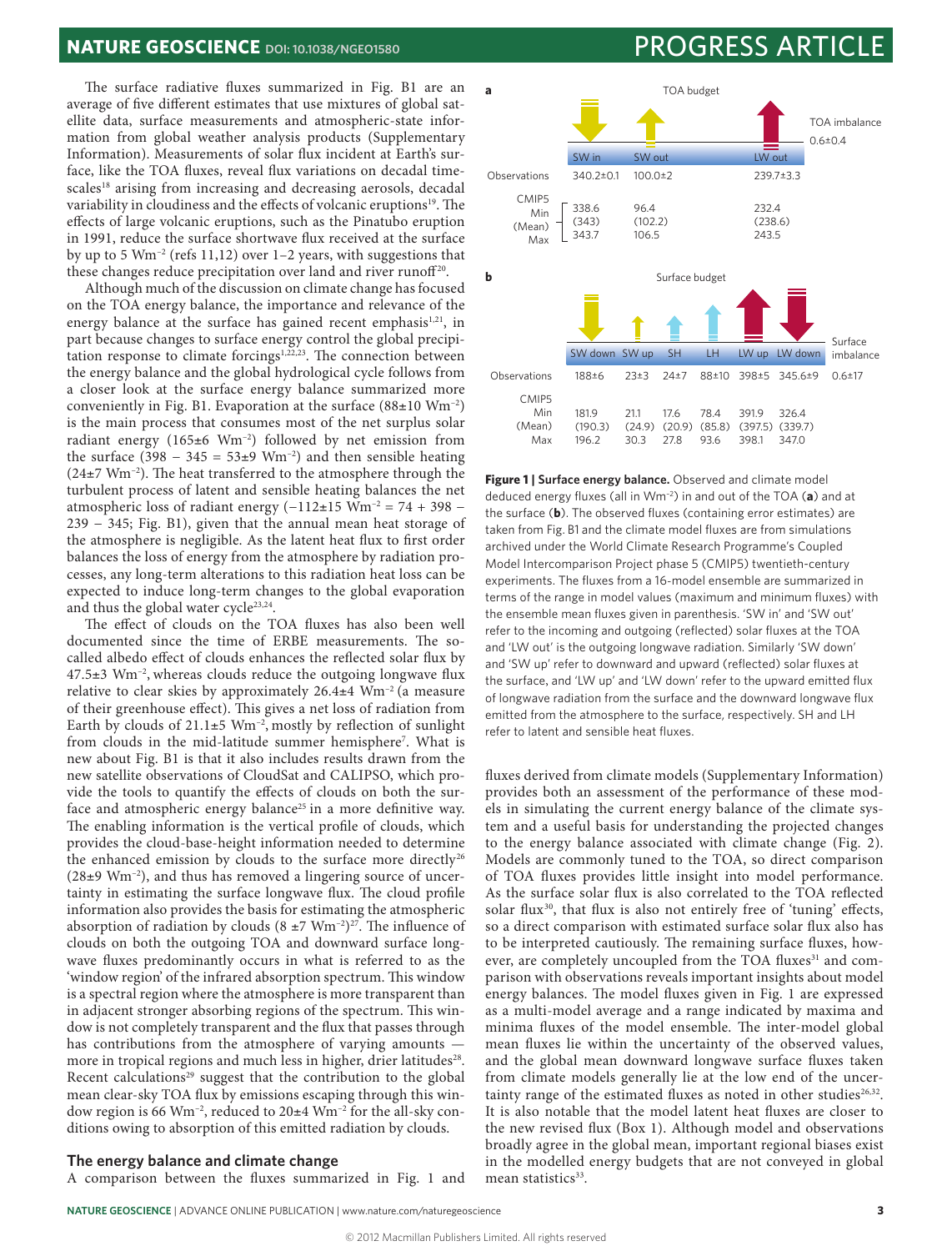## **ROGRESS ARTICLE NATURE GEOSCIENCE** DOI: 10.1038/NGEO1580



**Figure 2 | The change in energy fluxes expressed as flux sensitivities (Wm–2 K–1) due to a warming climate.** TOA flux (**a**) and surface flux (**b**) sensitivities derived from a 12-model ensemble from the Coupled Model Intercomparison Project phase 5 150-year model simulations forced by a 1% per year increase in carbon dioxide. Also included are multi-model mean values (also in Wm<sup>-2</sup> K<sup>-1</sup>). All-sky short- and longwave fluxes refer to the fluxes from Earth that combine both clear and cloudy skies. The TOA flux sensitivities include the clear-sky OLR (OLR-C), the all-sky OLR (OLR), the clear-sky outgoing solar radiation (OSR\_C) and the all-sky outgoing solar radiation (OSR). The NET TOA sensitivity is the sum of the short- and longwave all-sky flux sensitivities at the TOA with positive values implying a gain of heat within the system. The NET at the surface is the combination of the net (downward minus upward) all-sky short- (SW\_NET) and longwave (LW\_NET) fluxes plus the sensitivities of the sensible (SH) and latent heat (LH) fluxes. A positive value of surface NET also implies heat gained by the surface.

The magnitude of change associated with a warming forced by increased concentrations of carbon dioxide can also be examined using climate models that are forced with a prescribed change in carbon dioxide. Small perturbations to the global annual mean energy fluxes induced by the 1% per year increase in carbon dioxide are approximately linear with respect to the global mean change in surface air temperature (Supplementary Information), and this linear sensitivity offers a convenient framework for comparing models of very different overall climate sensitivity. The average of 12 different climate models indicates that a global warming induced by carbon dioxide increases is forced by a small TOA energy imbalance of  $+0.46$  Wm<sup>-2</sup> K<sup>-1</sup> (Fig. 2a). This imbalance is formed by generally opposing increases in radiation emitted to space  $(-0.39 \text{ Wm}^{-2} \text{K}^{-1})$  and decreases in reflected solar flux

(0.86  $Wm^{-2} K^{-1}$ ), mostly apparent in the clear-sky flux changes  $(0.77 \text{ Wm}^{-2} \text{ K}^{-1})$ . The decrease in reflected solar flux is approximately equally divided between reduced reflection from decreased snow/ice cover and by reduced reflection resulting from increased absorption of solar radiation by water vapour. Models are much less in agreement, however, about how the longwave fluxes change and how clouds affect both the TOA short- and longwave fluxes as evident in comparison of the all-sky and clear-sky longwave fluxes (Fig. 2a).

The surface warming of the models is sustained by an equivalent small imbalance of the surface energy budget of +0.45  $Wm^{-2}$  K<sup>-1</sup>. Although this imbalance closely matches the TOA imbalance in value, it is mainly constructed from changes to three fluxes that dwarf the changes in the other surface fluxes. The change to the downward longwave flux at the surface is approximately 7 Wm<sup>-2</sup> K<sup>-1</sup>, mostly occurring as a clear-sky flux change<sup>23,26</sup> (Fig. 2b). This is the largest change of all fluxes in Earth's climate system and is partially offset by the increase in upward longwave flux resulting from the surface warming, resulting in a net (downward minus upward) longwave flux increase of  $+1.52$  Wm<sup>-2</sup> K<sup>-1</sup> (inter-model mean). This increased net flux to the surface is the driving force of the surface warming and is largely balanced by the increased flux associated with evaporation (−1.29 Wm–2 K–1). Thus an important, distinguishing difference emerges between both the energy balance of the mean climate state (Fig. B1), and a perturbed climate forced by greenhouse-gas increases. The source of evaporation and its change in the mean climate state is driven by the amount of solar radiation at the surface and changes to it, whereas the change in evaporation in a greenhouse-gas-forced climate change is driven mostly by surface longwave flux changes (Fig.  $2b)^{23}$ . Changes to the surface net solar flux can also fuel both changes in evaporation and changes to surface temperature, and thus the emitted longwave flux from the surface. There is, however, little consensus across the models presented in Fig. 2b as to how much change occurs in the net surface solar flux in a warming climate. As with the TOA solar fluxes, this disagreement in both magnitude and sign mostly occurs with cloudy-sky fluxes, and reflects the range in shortwave cloud feedbacks that operate in models<sup>34</sup>.

#### **The challenge ahead**

Satellite observations combined with other data (Box 1) now convincingly support previous observation-based estimates of the surface downward longwave flux. The revised estimates of these fluxes range between 342 and 350 Wm−2, and are between 10 and 17 Wm–2 larger than past estimates that have relied primarily on global models. Recent satellite observations of global precipitation also indicate that Earth produces more precipitation than previously accounted for. Thus the flux of latent heat leaving the surface that sustains this increased precipitation is also larger than has been assumed. This elevated flux offsets much of the revised larger longwave flux to the surface.

The net energy balance is the sum of individual fluxes. The current uncertainty in this net surface energy balance is large, and amounts to approximately 17 Wm–2. This uncertainty is an order of magnitude larger than the changes to the net surface fluxes associated with increasing greenhouse gases in the atmosphere (Fig. 2b). The uncertainty is also approximately an order of magnitude larger than the current estimates of the net surface energy imbalance of  $0.6 \pm 0.4$  Wm<sup>-2</sup> inferred from the rise in OHC<sup>13,14</sup>. The uncertainty in the TOA net energy fluxes, although smaller, is also much larger than the imbalance inferred from OHC. The variations of these fluxes on interannual timescales<sup>12</sup>, however, closely follow variations in changes to OHC over time<sup>13,14,16</sup>. This link makes it possible at least to anchor the TOA net fluxes to these changes in OHC and place a tighter constraint on the TOA energy balance.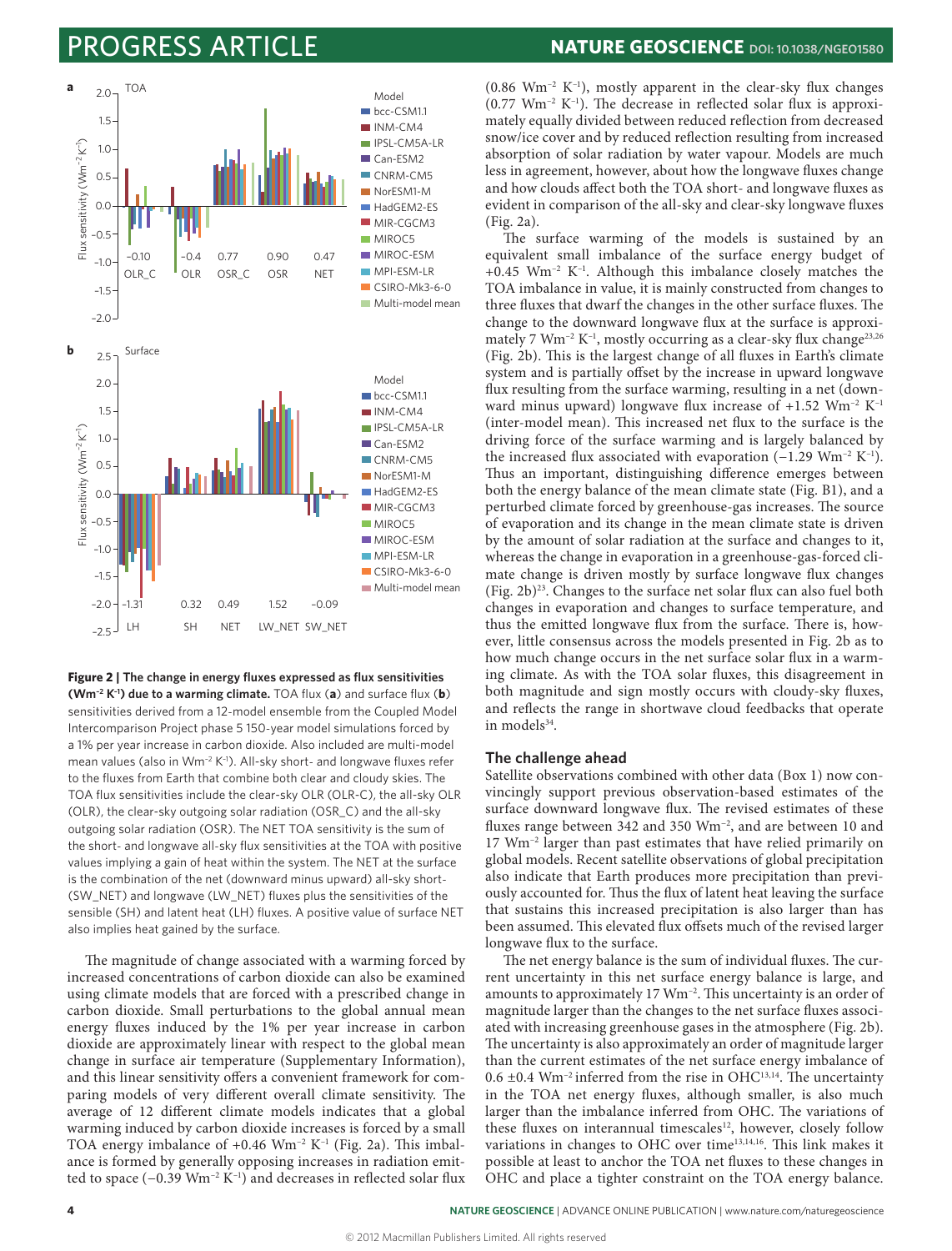**NATURE GEOSCIENCE** DOI: 10.1038/NGEO1580 **PROGRESS ARTICLE** 

No attempt has yet been made to examine the extent that changes in the surface energy balance over time similarly track changes in OHC as would be expected.

Surface energy budgets, like the one reported here, are at present constructed from information about individual fluxes created independently by different groups. Inconsistencies typically arise when these different components are brought together to form a balance. Because previous energy-balance studies have generally failed to address the uncertainties in these flux components, subsequent adjustments to surface fluxes to achieve balance have little merit. As well as information on OHC, other sources of typically unused information exist about different combinations of these fluxes that could be better exploited. For example, information about the atmospheric water balance from measurements of water vapour and winds provides a way of constraining regional differences between precipitation and evaporation<sup>35,36</sup>, as do ocean salinity measurements<sup>37</sup>. The measurement of gravity fluctuations from the Gravity Recovery and Climate Experiment mission<sup>38</sup> also provide information about accumulation of snow over vast ice masses and an alternative way of constraining the contribution of snow to the latent heat flux<sup>39</sup> (Supplementary Information), among other uses. To produce a more accurate depiction of the energy balance of Earth, all such available resources need to be integrated, together with more sophisticated ways of assimilating these data and appropriate constraints. Essential observations such as precipitation, TOA radiative fluxes, ocean surface winds, and clouds have to be sustained if progress is to continue. But even with these steps in place, the precision needed to monitor the changes in fluxes associated with forced climate change remains a significant challenge.

#### Received 8 November 2011; accepted 13 August 2012; published online 23 September 2012

#### **References**

- 1. Andrews, T., Forster, P. M. & Gregory, J. M. A surface energy perspective on climate change. *J. Clim.* **22,** 2557–2570 (2009).
- 2. Abbot, C. G. & Fowle, F. E. Radiation and terrestrial temperature. *Ann. Astrophys. Obs. Smithsonian Inst.* **2,** 125–224 (1908).
- 3. Dines, W. H. The heat balance of the atmosphere. *Q. J. R. Meteorol. Soc.* **43,** 151–158 (1917).
- 4. Vonder Haar, T. H. & Suomi, V. Measurements of the Earth's radiation budget from satellites during a 5 year period. I. Extended time and space means. *J. Atmos. Sci*. **28,** 305–314 (1971).
- 5. Hunt, G. E., Kandel, R. & Mecherikunnel, A. T. A history of pre-satellite investigations of the Earth's radiation budget. *Rev. Geophys*. **24,** 351–356 (1986).
- 6. Stephens, G. L., Campbell, G. & Vonder Haar, T. Earth radiation budgets. *J. Geophys. Res*. **86,** 9739–9760 (1981).
- 7. Harrison, E. F. *et al.* Seasonal variation of cloud radiative forcing derived from the Earth Radiation Budget Experiment. *J. Geophys. Res*. **95,** 18687–18703 (1990).
- 8. Wielicki, B. A. *et al.* Clouds and the Earth's Radiant Energy System (CERES): An Earth observing system experiment. *Bull. Am. Meteorol. Soc*. **77,** 853–868 (1996).
- 9. Kandel, R. *et al.* The ScaRaB Earth radiation budget dataset. *Bull. Am. Meteorol. Soc*. **79,** 765–783 (1998).
- 10. Stephens, G. L. *et al.* The CloudSat mission and the A-train. *Bull. Am. Meteorol. Soc*. **83,** 1771–1790 (2002).
- 11. Hansen, J. *et al.* Earth's energy imbalance: Confirmation and implications. *Science* **308,** 1431–1435 (2005).
- 12. Harries, J. E. & Belotti, C. On the variability of the global net radiative energy balance of the nonequilibrium Earth. *J. Clim.* **23,** 1277–1290 (2010).
- 13. Lyman, J. M. *et al.* Robust warming of the global upper ocean. *Nature* **465,** 334–337 (2010).
- 14. Willis, J. K., Lyman, J. M., Johnson, G. C. & Gilson, J. *In situ* data biases and recent ocean heat content variability. *J. Atmos. Ocean. Technol*. **26,** 846–852 (2009).
- 15. Loeb, N. *et al.* Toward optimal closure of the Earth's top-of-atmosphere radiation budget. *J. Clim.* **22,** 748–766 (2009).
- 16. Loeb, N. *et al.* Heating of Earth's climate system continues despite lack of surface warming in past decade. *Nature Geosci.* **5,** 110–113 (2012).
- 17*.* Wong, T. *et al.* Reexamination of the observed decadal variability of the Earth radiation budget using altitude corrected ERBE/ERBS non scanner WFOV data. *J. Clim.* **19,** 4028–4040 (2006).
- 19. Wild, M. J., Grieser, J. & Schar, C. Combined surface solar brightening and increasing greenhouse effect support recent intensification of the global landbased hydrological cycle. *Geophys. Res. Lett*. **35,** L17706 (2008).
- 19. Streets, D. G. *et al.* Discerning human and natural signatures in regional aerosol trends. *J. Geophys. Res*. **114,** D00D18 (2009).
- 20. Trenberth, K. E. & Dai, A. Effects of Mount Pinatubo volcanic eruption on the hydrological cycle as an analog of geoengineering. *Geophys. Res. Lett.* **34,** L15702 (2007).
- 21. National Research Council *Radiative Forcing of Climate Change* (National Academies Press, 2005).
- 22. Allen, M. R. & Ingram, W. J. Constraints on future changes in climate and the hydrologic cycle. *Nature* **419,** 224–232 (2002).
- 23. Stephens, G. L. & Ellis, T. D. Controls of global-mean precipitation increases in global warming GCM experiments. *J. Clim.* **21,** 6141–6155 (2008).
- 24. Stephens, G. L. & Hu, Y. Are climate-related changes to the character of global precipitation predictable? *Environ. Res. Lett*. **5,** 025209 (2010).
- 25. Stephens, G. L. *et al.* The CloudSat mission: Performance and early science after the first year of operation. *J. Geophys. Res*. **113,** D00A18 (2008).
- 26. Stephens, G. L. *et al.* The global character of the flux of downward longwave radiation. *J. Clim.* **25,** 557–571 (2012).
- 27. L'Ecuyer, T. S., Wood, N. B., Haladay, T., Stephens, G. L. & Stackhouse, P. W. Jr Impact of clouds on the atmospheric heating based on the R04 CloudSat fluxes and heating rates data set. *J. Geophys. Res*. **113,** D00A15 (2008).
- 28. Clough, S. A., Iacono, M. J. & Moncet, J-L. Line-by-line calculations of atmospheric fluxes and cooling rates: Application to water vapor. *J. Geophys. Res.* **97,** 761–785 (1992).
- 29. Costa, S. M. S. & Shine, K. P. Outgoing longwave radiation due to directly transmitted surface emission *J. Atmos. Sci*. **69,** 1865–1870 (2012).
- 30. Li, Z. & Leighton, H. G. Global climatologies of solar radiation budgets at the surface and in the atmosphere from 5 years of ERBE data. *J. Geophy. Res*. **98,** 4919–4930 (1993).
- 31. Stephens, G. L. & Webster, P. J. Cloud decoupling of the surface and planetary radiative budgets. *J. Atmos. Sci*. **41,** 681–686 (1984).
- 32. Wild, M. Short-wave and long-wave surface radiation budgets in GCMs: A review based on the IPCC-AR4/CMIP3 models. *Tellus A* **60,** 932–945 (2008).
- 33. Trenberth, K. E. & Fasullo, J. T. Global warming due to increasing absorbed solar radiation. *Geophys. Res. Lett*. **36,** L07706 (2009).
- 34. Bony, S. *et al.* How well do we understand and evaluate climate change feedback processes? *J. Clim.* **19,** 3445–3482 (2006).
- 35. Wong, S. *et al.* Closing the global water budget with AIRS water vapor, MERRA winds, and evaporation, and TRMM precipitation. *J. Clim.* **24,** 6307–6321 (2011).
- 36. Liu, W. T., Xie, X., Tang, W. & Zlotnicki, V. Space-based observations of oceanic influence on the annual variation of South American water balance. *Geophys. Res. Lett*. **33,** L08710 (2006).
- 37. Durack, P. J. & Wijffels, S. E. Fifty-year trends in global ocean salinities and their relationship to broad-214 scale warming. *J. Clim.* **23,** 4342–4361 (2010).
- 38. Tapley, B. D., Bettadpur, S., Ries, J. C., Thompson, P. F. & Watkins, M. GRACE measurements of mass variability in the Earth system. *Science* **305,** 503–505 (2004).
- 39. Swenson, S. Assessing high-latitude winter precipitation from global precipitation analyses using GRACE. *J. Hydrometeorol.* **11,** 405–420 (2010).
- 40. Kopp, G. & Lean, J. L. A new, lower value of total solar irradiance: Evidence and climate significance. *Geophys. Res. Lett*. **38,** L01706 (2011).
- 41. Kiehl, J. T. & Trenberth, K. E. Earth's annual global mean energy budget. *Bull. Am. Meteorol. Soc.* **78,** 197–208 (1997).
- 42. Trenberth, K. E., Fasullo, J. T. & Kiehl, J. Earth's global energy budget. *Bull. Am. Meteorol. Soc.* **90,** 311–324 (2009).
- 43. Zhang, Y-C., Rossow, W. B., Lacis, A. A., Oinas, V. & Mishchenko, M. I. Calculation of radiative fluxes from the surface to top of atmosphere based on ISCCP and other global data sets: Refinements of the radiative transfer model and the input data. *J. Geophys. Res.* **109,** D19105 (2004).
- 44. Kato, S. *et al.* Computation of top-of-atmosphere and surface irradiance with CALIPSO, CloudSat, and MODIS-derived cloud and aerosol properties. *J. Geophys. Res*. **116,** D19209 (2011).
- 45. Ptashnik, I. V., Shine, K. P. & Vigasin, A. A. Water vapour self-continuum and water dimers: 1. Analysis of recent work. *J. Quant. Spectrosc. Radiat. Transf*. **112,** 1286–1303 (2011).
- 46. Ramanathan, V., Crutzen, P. J., Kiehl, J. T. & Rosenfeld, D. Aerosols, climate, and the hydrological cycle. *Science* **294,** 2119–2124 (2001).
- 47. Stackhouse, P. W. Jr *et al.* The NASA/GEWEX surface radiation budget release 3.**0,** 24.5-year dataset. *GEWEX News* **21,** 10–12 (February 2011).
- 48. Trenberth, K. E., Smith, L., Qian, T., Dai, A. & Fasullo, J. Estimates of the global water budget and its annual cycle using observational and model data. *J. Hydrometeorol.* **8,** 758–769 (2007).